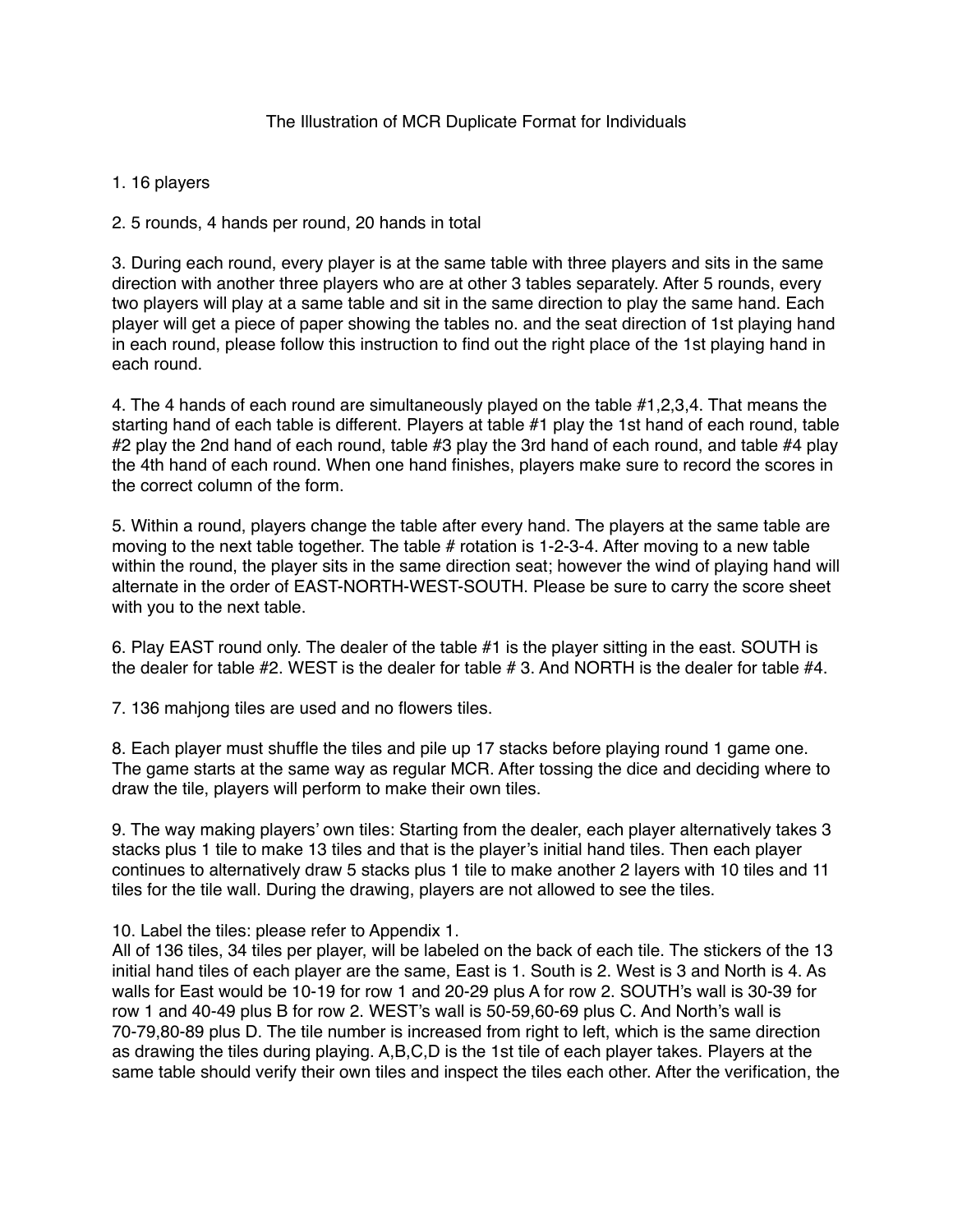dealer puts the tiles of 10-19 on the tiles 20-29, same with the other 3 players (SOUTH player 30-39 on 40-49, WEST player 50-59 on 60-69, and NORTH 70-79 on 80-89).

11. The order of taking tiles: Dealer, EAST wind player, is A-10-20-11-21-12-22..., SOUTH wind player B-30-40-31-41-31-42..., WEST wind player C-50-60-51-61-52-62..., and NORTH wind player D-70-80-71-81-72-82…

12. The dealer needs to take a tile before the 1st discarding. Every player can only take the tiles from the own wall in front of the player. At the mean time, please stop others from taking your tiles. If you see other player trying to draw from your wall, warn them immediately, otherwise you will miss the tiles. When CHOW, PONG and KONG, please keep your voice as low as possible. Shouting out loud may unintentionally give away signals to the upcoming players hat will play your hand later on. After each KONG , you simple replace from your wall as if you draw your next tile. If you take the wrong tile, it would cause a dead hand.

13. There is a HU CARD in the middle of each table. When HU, please not say "HU" but pick up the HU CARD to indicate. Lower voice or silent count winning hand points to avoid other tables knowing your hand information. Be sure to correctly record all 4 players match scores in the hand.

14. After one hand ends, it is each player's duty to place all the tiles back to exactly how the game started. That should be 3 rows, 13 of initial hand tiles, 10 and 11 of other two rows. Please keep all tiles in one layer in order to recheck before the next play. Then, wait for the other 3 tables. All 4 tables finish each hand, follow the order 1-2-3-4 to rotate the table.

15. Before playing the next hand, players should check the tiles first to be sure all tiles are in the correct position. After the inspection, stack the tiles to make the wall and start to play the new hand.

16. There is a 10 minutes break time after each round. During this time, every player's IMP would be calculated.

17. None of every two players would play at the same table or sit in the same direction in the different rounds. Please find the correct seat because one player's mistake will affect the whole tournament.

18. From the 2nd round, before starting the first hand, every player needs to take off the old stickers. These labels are reusable, so please try to keep them well. After removing all old labels, those tiles will be reshuffled and each player will draw the tiles and play similar to round one until the round is complete.

19. After all 5 rounds 20 hands finish, players' total IMP and total ms will be calculated. The final ranking is based on the total IMP of 20 hands. Rankings are declared based on descending order of IMP. If players have a tie in total IMP then the total ms can be used as a tie breaker. If the total ms is still tied, players have the same ranking.

20. When a player has one less tile, if this is caught before his/her next discarding, he/she is allowed to take one more tile with no penalty. However, if noticed after the next discarding, the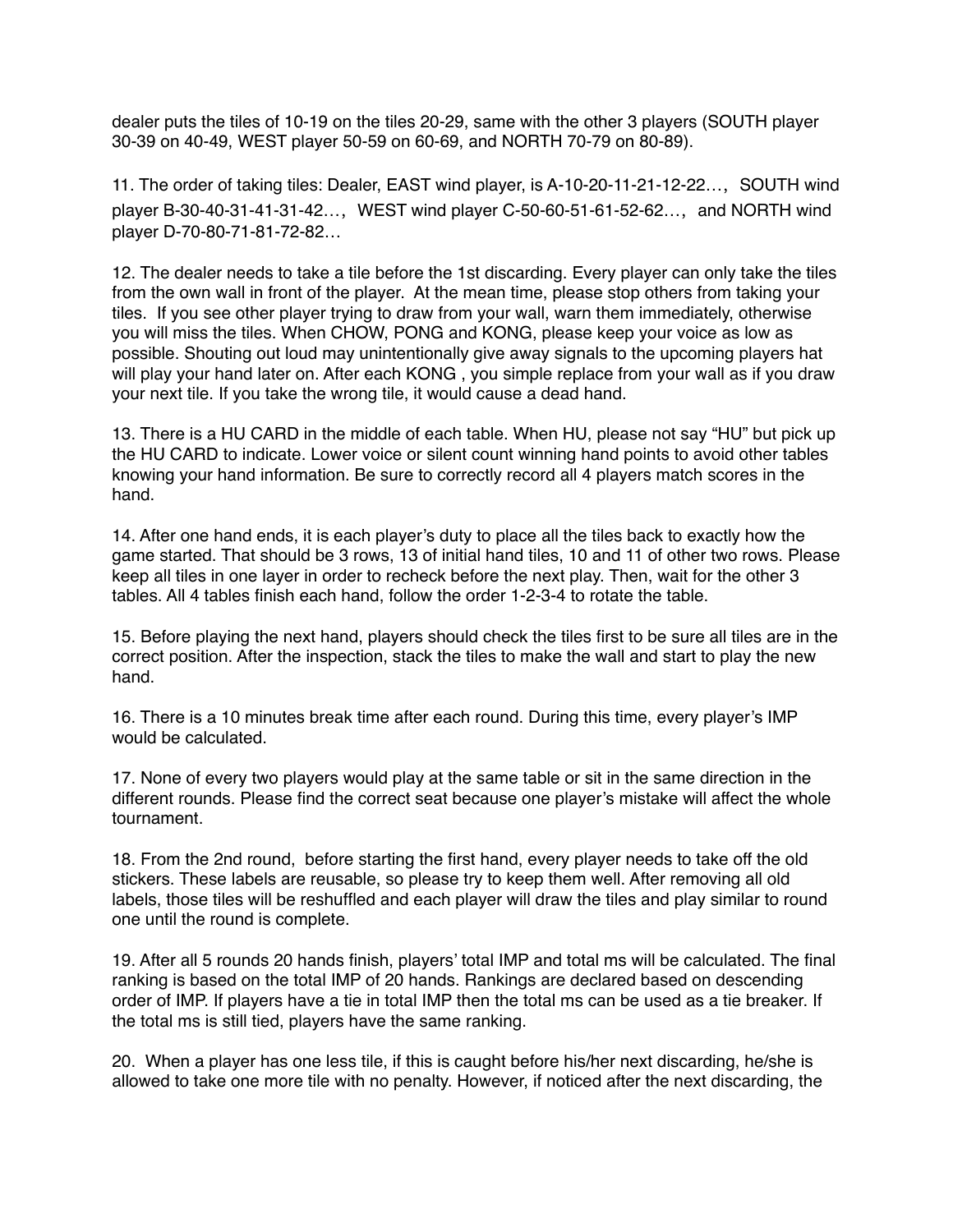player has two choices, dead hand or 1 IMP deduction to get one more tile and still allowed to make Hu.

21. If a player mistakenly takes tiles from someone else's tile wall, the player will be disqualified to make Hu in the current hand.

22. When a player takes a tile from his/her wall, if his/her right side player has no tile in the tile wall, the tile he/she takes will be the last tile of this hand, then

- 1) If no player wins by the discard, the hand will be Draw Hand and all 4 players' ms is 0.
- 2) If another player wins by the discard, it can be scored for Last Tile Claim.
- 3) If a player wins by Self-Drawn of the last tile, it can be scored for Last Tile Draw.
- 4) When a player takes the last tile and make a kong, if he/she still has tile(s) in his/her wall, he/she can make the Kong, otherwise he/she can not make the Kong and need to discard.

23. All participants must obey with the organizers. If there are some uncertainties, please make inquiries immediately. During the tournament, please keep the room quite. Any bad sportsmanship or violations may lead to suspension and forfeit from the tournament, also effecting chances to participate in the further tournaments.

Appendix1: The Tile Labeling Diagram for Each Player

Player sitting in the EAST:

| 29 | 28 | 27 |    | $26$   25 | $\frac{1}{24}$          | 23 | 22 | 21 | 20 | Α |  |
|----|----|----|----|-----------|-------------------------|----|----|----|----|---|--|
| 19 | 18 | 17 | 16 | 15        | $\leftarrow$ 14 $^{-1}$ | 13 | 12 | 11 | 10 |   |  |
| 1  |    |    |    | 1         |                         | 1  |    |    |    |   |  |

Player sitting in the SOUTH:

| 49             | 48             | 47             | 46             | 45             | 44             | 43             | 42             | 41             | 40             | B              |              |                |
|----------------|----------------|----------------|----------------|----------------|----------------|----------------|----------------|----------------|----------------|----------------|--------------|----------------|
| 39             | 38             | 37             | 36             | 35             | 34             | 33             | 32             | 31             | $30\,$         |                |              |                |
|                |                |                |                |                |                |                |                |                |                |                |              |                |
| $\overline{2}$ | $\overline{2}$ | $\overline{2}$ | $\overline{2}$ | $\overline{2}$ | $\overline{2}$ | $\overline{2}$ | $\overline{2}$ | $\overline{2}$ | $\overline{2}$ | $\overline{2}$ | $\mathbf{2}$ | $\overline{2}$ |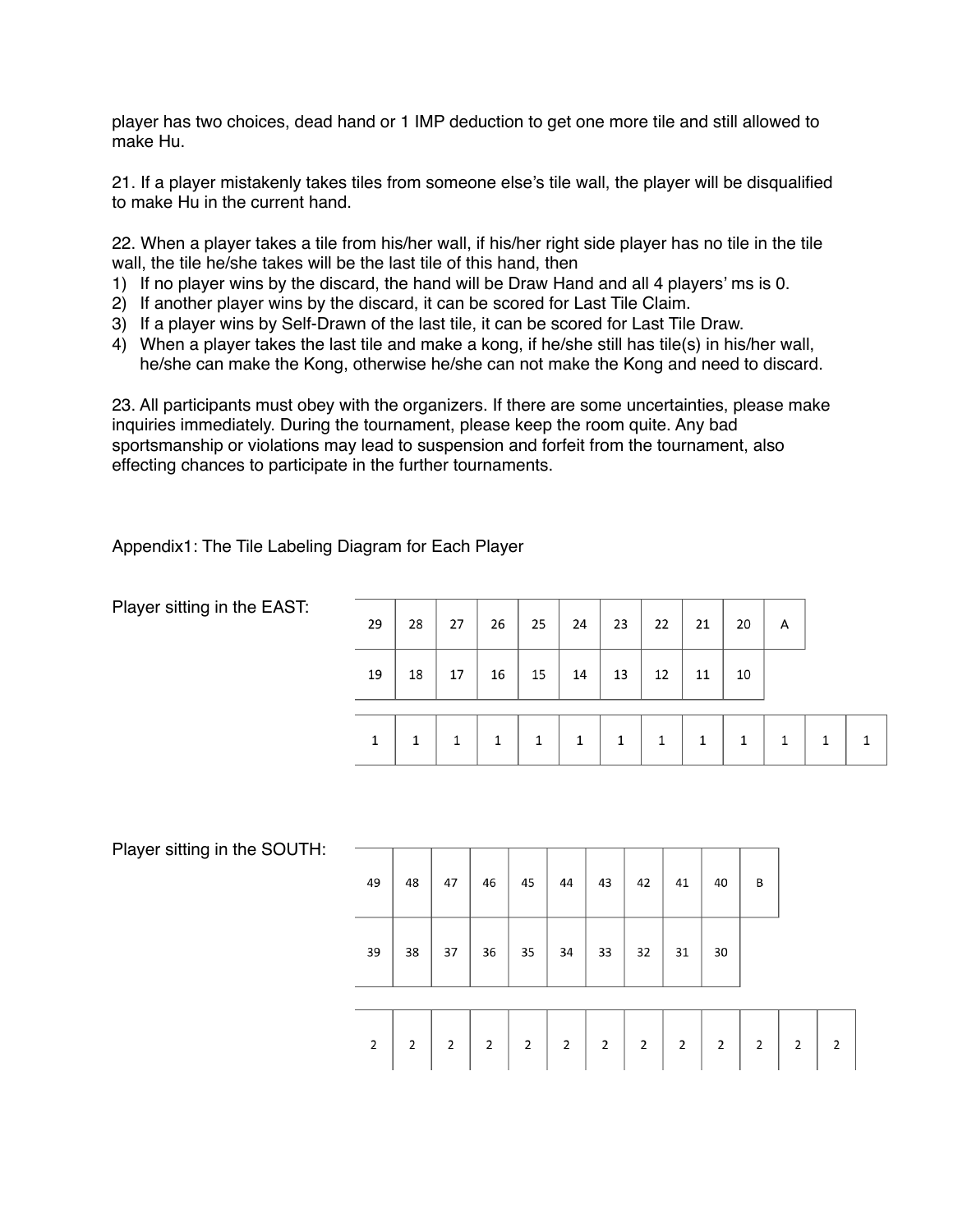Player sitting in the WEST:

| 69 | 68 | 67 | 66 | 65 | 64 | 63 | 62 | 61 | 60 | C |   |   |
|----|----|----|----|----|----|----|----|----|----|---|---|---|
| 59 | 58 | 57 | 56 | 55 | 54 | 53 | 52 | 51 | 50 |   |   |   |
| 3  | 3  | 3  | 3  | 3  | 3  | 3  | 3  | 3  | 3  | 3 | 3 | 3 |

Player sitting in the NORTH

| 89 | 88 | 87 | 86 | 85 | 84 | 83 | 82 | 81 | 80 | D |   |  |
|----|----|----|----|----|----|----|----|----|----|---|---|--|
| 79 | 78 | 77 | 76 | 75 | 74 | 73 | 72 | 71 | 70 |   |   |  |
| 4  | 4  | 4  | 4  |    | 4  | 4  | 4  | 4  | 4  |   | Δ |  |

Appendix 2: IMP Table

| <b>IMP Table</b>  |              |  |  |  |  |  |  |  |  |
|-------------------|--------------|--|--|--|--|--|--|--|--|
| <b>Difference</b> | <b>IMP</b>   |  |  |  |  |  |  |  |  |
| $0 - 1$           | 0            |  |  |  |  |  |  |  |  |
| $2 - 5$           | $\mathbf{1}$ |  |  |  |  |  |  |  |  |
| $6-9$             | 2            |  |  |  |  |  |  |  |  |
| $10 - 15$         | 3            |  |  |  |  |  |  |  |  |
| $16 - 23$         | 4            |  |  |  |  |  |  |  |  |
| 24-31             | 5            |  |  |  |  |  |  |  |  |
| 32-39             | 6            |  |  |  |  |  |  |  |  |
| 40-47             | 7            |  |  |  |  |  |  |  |  |
| 48-55             | 8            |  |  |  |  |  |  |  |  |
| 56-63             | 9            |  |  |  |  |  |  |  |  |
| 64-71             | 10           |  |  |  |  |  |  |  |  |
| 72-83             | 11           |  |  |  |  |  |  |  |  |
| 84-95             | 12           |  |  |  |  |  |  |  |  |
| 96-107            | 13           |  |  |  |  |  |  |  |  |
| 108-131           | 14           |  |  |  |  |  |  |  |  |
| 132-155           | 15           |  |  |  |  |  |  |  |  |
| 156-179           | 16           |  |  |  |  |  |  |  |  |
| 180-211           | 17           |  |  |  |  |  |  |  |  |
| 212-243           | 18           |  |  |  |  |  |  |  |  |
| 244-295           | 19           |  |  |  |  |  |  |  |  |
| 296及以上            | 20           |  |  |  |  |  |  |  |  |

Note: Difference is a player's match points (ms) of one hand comparing to the average ms of this hand. The number can be positive, negative or zero.